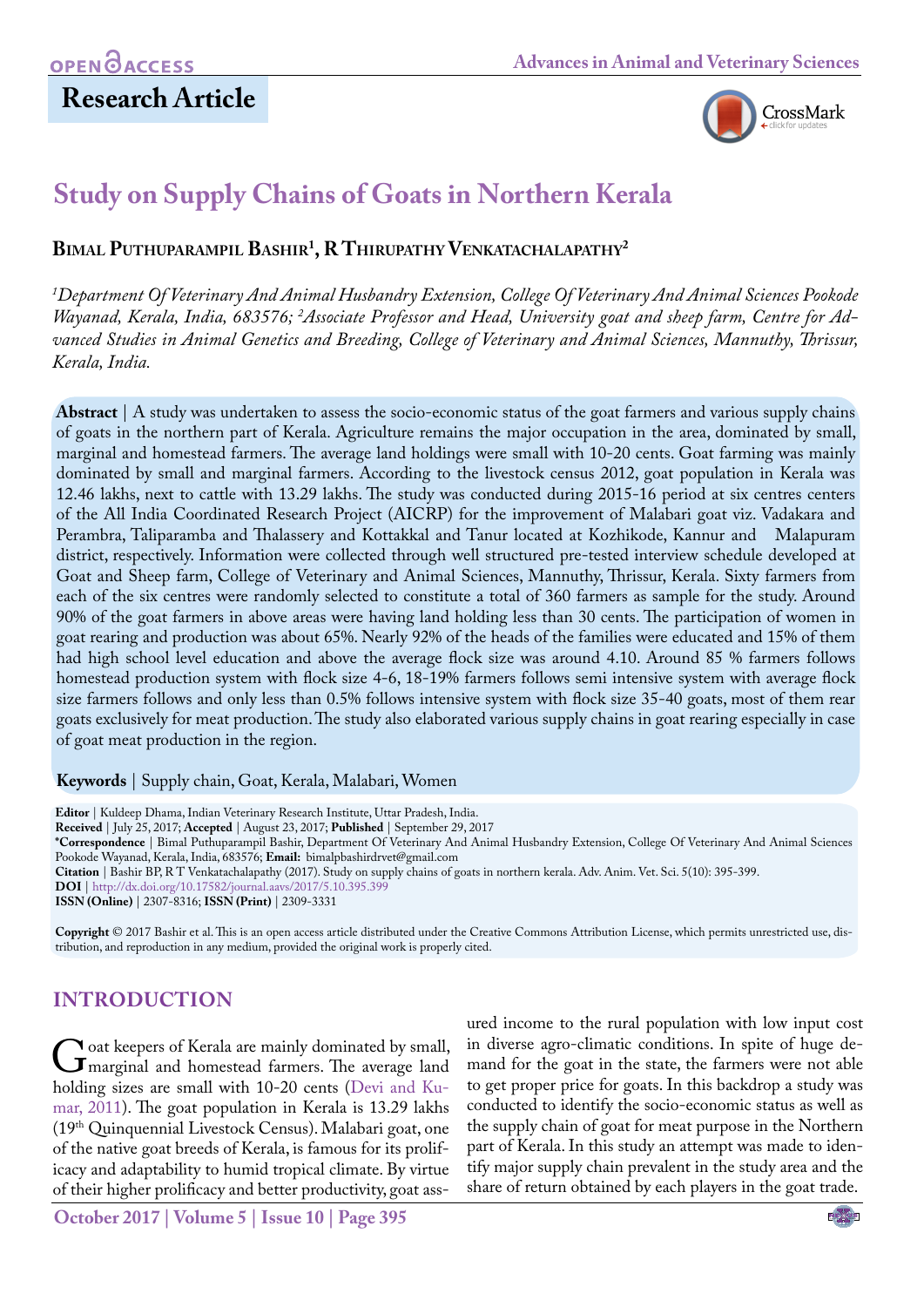## **OPENOACCESS MATERIALS AND METHODS**

The study was conducted during 2015-16 period at six centers of the All India Coordinated Research Project (AICRP) for the improvement of Malabari goat viz. Vadakara and Perambra, Taliparamba and Thalassery, Kottakkal and Tanur located at Kozhikode, Kannur and Malapuram district, respectively. Information were collected through well structured pre-tested interview schedule developed at Goat and Sheep farm, College of Veterinary and Animal Sciences, Mannuthy, Thrissur, Kerala. Sixty farmers from each of the six centres were randomly selected to constitute a total of 360 farmers as sample for the study ([Srinivas et.](#page-4-1) [al., 2014\)](#page-4-1). In order to identify the supply chain of goats, snowball technique was used to identify the goat traders as well as commission agents in goat trade in the study area. Altogether, sixty goat traders/ commission agents were identified and data were collected through personal interview. Additional information were also collected from three markets in the study area.

## **RESULTS AND DISCUSSIONS**

The perusal of [Table 1](#page-1-0) revealed that around 78% of the goat farmers in above areas were having land holding less than 25 cents. The participation of women in goat rearing and production was about 65%. Nearly 96% of the heads of the families were educated and 28.50 % of them had high school level education and above the average flock size was around 4.10. Around 85 % farmers follows homestead production system with flock size 4-6, 18-19% farmers follows semi intensive system with average flock size farmers follows and only less than 0.5% follows intensive system with flock size 35-40 goats, most of them rear goats exclusively for meat production. Majority (84%) of the farmers reared goats for meat ([Bashir and Venkatachalapathy, 2016\)](#page-4-2).

#### **POTENTIAL SCOPE OF RETURNS FROM GOAT FARMING**

[Table 2](#page-2-0) elaborated various ways of revenue from goat farming. The farmers over the years had identified various ways of returns from goat farming and they includes, selling of goats for meat purpose, selling of goat dung, goat urine as manure, sales of goat milk, sales of goat urine to ayurvedic pharmacies and keeping breeding buck for natural services ([AICRP-Annual Report, 2015-2016\)](#page-4-3). Majority (94%) farmers rear goat mainly for meat purpose and other sources income includes selling of goat dung (67%) and all other ways of returns were utilized only by 7 to 18 per cent of the farmers. This might be due to the fact that goat farmers were not aware of these new ways of returns from the goat rearing such as utilization of urine for manure and pharmaceutical purpose etc.

Market channels for goats: Goat producers in the study area sell live goats in 5 channels [\(Figure 1](#page-2-1)). They may di-

### **Advances in Animal and Veterinary Sciences**

rectly sell animals to butchers or sell to traders or to other/ commission agents/neighboring goat farmers; or may sell animals through Goat Producer Company. Commission agents may sell animal to traders or directly to butchers, the traders as well as neighboring goat farmers sell animals to butchers. Finally butchers sell to consumers. Goat trading mostly takes place in the first, second and third channels in the study area (50% in the first, 20% in the second and 15% in the third channel), whereas, fourth (10%) and fifth (5%) channel are new emerging supply chains in goat trade.

<span id="page-1-0"></span>

| Table 1: Socio-personal details of farmers<br>$n=360$ |
|-------------------------------------------------------|
|-------------------------------------------------------|

| S1.<br>No.     |                            |                               | Frequency      | Percentage |
|----------------|----------------------------|-------------------------------|----------------|------------|
| A              | Education<br>(Level)       | College                       | 10             | 2.70       |
|                |                            | High school                   | 103            | 28.50      |
|                |                            | Primary<br>school             | 232            | 64.60      |
|                |                            | Illiterate                    | 15             | 4.20       |
| B              | Land hold-<br>ings (cents) | <25                           | 281            | 77.80      |
|                |                            | $25 - 50$                     | 51             | 14.30      |
|                |                            | $50 - 75$                     | 8              | 2.30       |
|                |                            | $75 - 100$                    | 6              | 1.80       |
|                |                            | $>100$                        | 14             | 3.80       |
| $\overline{C}$ | Flock                      | one                           | 33             | 9.1        |
|                |                            | two                           | 67             | 18.7       |
|                |                            | three                         | 89             | 24.8       |
|                |                            | four                          | 84             | 23.3       |
|                |                            | Five and<br>above             | 87             | 24.1       |
| D              | Family size<br>(level)     | Small (up<br>to $4)$          | 175            | 48.50      |
|                |                            | Medium (5<br>to $8)$          | 168            | 46.70      |
|                |                            | Large $(8)$                   | 17             | 4.80       |
| E              | Gender                     | Male                          | 126            | 35         |
|                |                            | Female                        | 234            | 65         |
| $\mathbf{F}$   | Systems of<br>rearing      | Homestead<br>system           | 293            | 81.5       |
|                |                            | Semi-inten-<br>sive system    | 65             | 18         |
|                |                            | Intensive<br>system           | $\overline{a}$ | .5         |
| G              | Type of<br>rearing         | Meat pur-<br>pose only        | 296            | 84         |
|                |                            | Meat + Milk                   | 44             | 12         |
|                |                            | For Dung<br>and Urine<br>only | 22             | 6          |
|                |                            |                               |                |            |

NE**X**US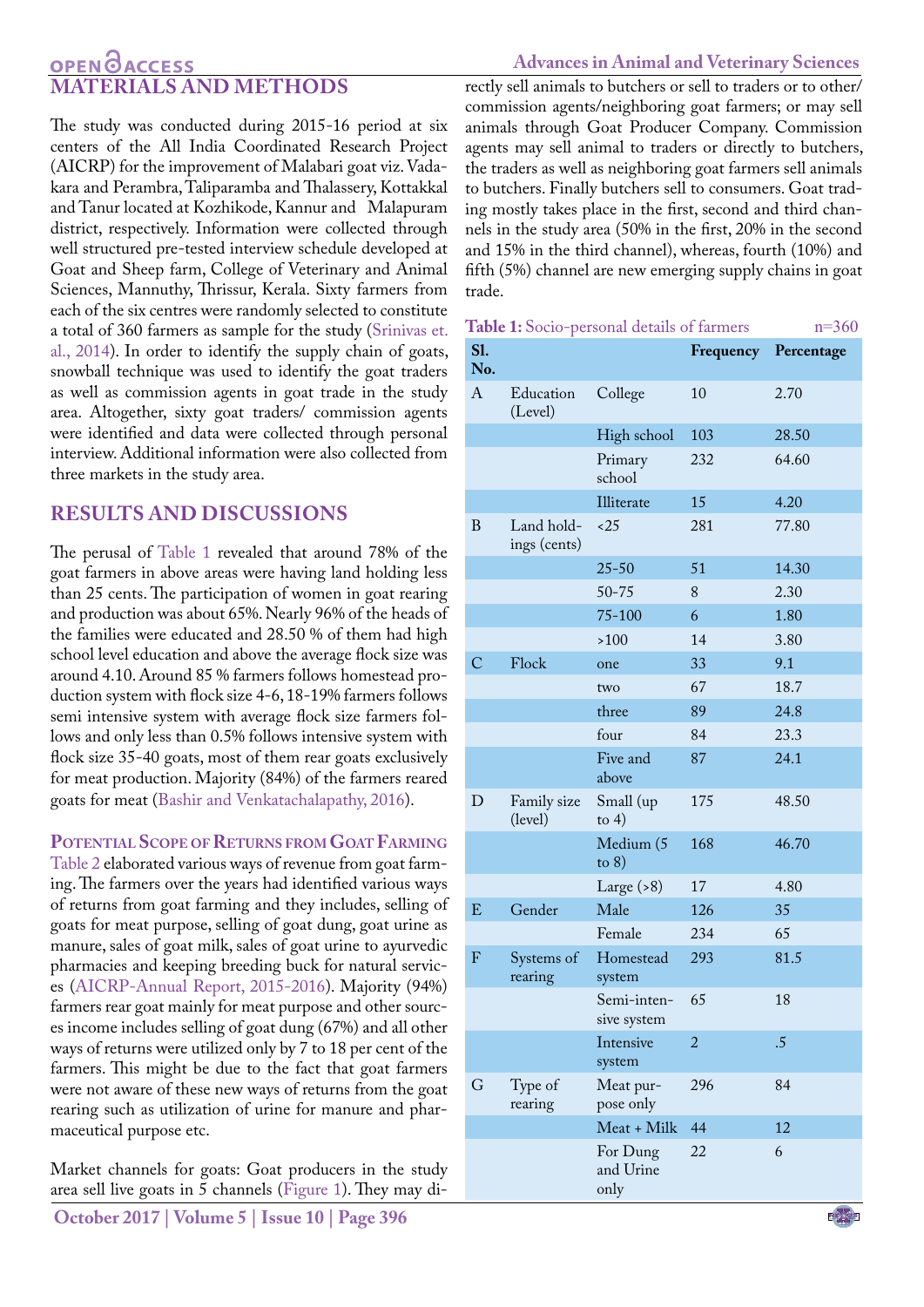# **Advances in Animal and Veterinary Sciences**

**OPEN CACCESS**<br>Table 2: Potential scope of returns from goat farming

<span id="page-2-0"></span>

| <b>There</b> $\mathbb{F}$ is a column occupe of returns from goal numbers<br>11 J V V |                                                                                           |                                                  |                  |                                          |            |  |  |
|---------------------------------------------------------------------------------------|-------------------------------------------------------------------------------------------|--------------------------------------------------|------------------|------------------------------------------|------------|--|--|
| <b>S1.</b><br>No.                                                                     | Farm products                                                                             | Range of price                                   | Average<br>price | Goat farmers engaged in<br>this business |            |  |  |
|                                                                                       |                                                                                           |                                                  |                  | Frequency                                | Percentage |  |  |
|                                                                                       | Goat sold for meat purpose                                                                | Rs. $5000 -$ Rs. $7000$ (1 year age) (40 Kg.)    | Rs.6000          | 338                                      | 94         |  |  |
| 2.                                                                                    | Goat dung                                                                                 | $Rs. 5 - Rs. 10 (per Kg.)$                       | Rs. 8            | 241                                      | 67         |  |  |
| 3.                                                                                    | Goat Urine as manure                                                                      | $Rs. 2 - Rs. 8 (per litre)$                      | Rs. 5            | 65                                       | 18         |  |  |
| 4.                                                                                    | Goat milk                                                                                 | Rs. 60-Rs. 120 (per litre)                       | Rs. 80           | 43                                       | 12         |  |  |
| 5.                                                                                    | Goat urine for preparation of ayurvedic $\quad$ Rs. 150 – Rs. 200 (per litre)<br>medicine |                                                  | Rs. 175          | 32                                       | 9          |  |  |
| 6.                                                                                    | Keeping breeding bucks for Natural<br>Insemination                                        | $\text{Rs. } 50 - \text{Rs. } 200$ (per service) | Rs. 100          | 25                                       |            |  |  |

| <b>Channel 1</b>           | <b>Channel 2</b>           | <b>Channel 3</b>    | <b>Channel 4</b>           | <b>Channel 5</b>      |
|----------------------------|----------------------------|---------------------|----------------------------|-----------------------|
| $(50.00\%)$                | $(20.00\%)$                | $(15.00\%)$         | $(10.00\%)$                | $(5.00\%)$            |
|                            |                            |                     |                            |                       |
| <b>Goat farmers</b>        | <b>Goat farmers</b>        | <b>Goat farmers</b> | <b>Goat farmers</b>        | <b>Goat farmers</b>   |
| (Rs. 5500-6000             | (Rs. 5000-5500)            | (Rs. 4500-5000)     | (Rs. 5000-5500)            | (Rs. 7500-8500)       |
| per goat (40 Kg)           | per goat; 40 Kg)           | per goat (40 Kg)    | per goat (40 Kg)           | per goat (40 Kg)      |
| $(51.40\%)$                | $(46.73\%)$                | $(40.18\%)$         | $(46.73\%)$                | $(85.00\%)$           |
|                            |                            |                     |                            |                       |
| <b>Butchers</b>            | <b>Traders</b>             | <b>Commission</b>   | <b>Neighboring</b>         | <b>Goat producers</b> |
| (Rs. 8000-9000             | 500-1000<br>(Rs.           | agents              | goat farmers               | company               |
| per goat $(40 \text{ Kg})$ | per goat;<br>40            | (Rs. 1000-1200)     | 500-1000<br>(Rs)           | (Rs. 1300-1400)       |
| + Rs. 300 (head,           | Kg)                        | 40<br>goat;<br>per  | per goat; 40 Kg)           | per goat; $40$ Kg)    |
| offal's and skin)          | $(18.69\%)$                | Kg)                 | $(18.33\%)$                | $(15.00\%)$           |
| $(48.69\%)$                |                            | $(13.39\%)$         |                            |                       |
|                            |                            |                     |                            |                       |
| <b>Consumers</b>           | <b>Butchers</b>            | <b>Traders</b>      | <b>Butchers</b>            | <b>Consumers</b>      |
| (Rs. 400-450 per           | (Rs. 8000-9000             | 500-1000<br>(Rs.    | (Rs. 8000-9000             | 390-430<br>(Rs.       |
| Kg chevon)                 | per goat $(40 \text{ Kg})$ | 40<br>goat;<br>per  | per goat $(40 \text{ Kg})$ | per Kg chevon)        |
|                            | $+$ Rs. 300 (head,         | Kg)                 | $+$ Rs. 300 (head,         |                       |
|                            | offal's and skin)          | $(24.11\%)$         | offal's and skin)          |                       |
|                            | $(34.58\%)$                |                     | (34.23%)                   |                       |
|                            |                            |                     |                            |                       |
|                            | <b>Consumers</b>           | <b>Butchers</b>     | <b>Consumers</b>           |                       |
|                            | (Rs. 400-450 per           | (Rs. 8000-9000      | (Rs. 400-450 per           |                       |
|                            | Kg chevon)                 | per goat (40 Kg)    | Kg chevon)                 |                       |
|                            |                            | $+$ Rs. 300 (head,  |                            |                       |
|                            |                            | offal's and skin)   |                            |                       |
|                            |                            | $(22.32\%)$         |                            |                       |
|                            |                            |                     |                            |                       |
|                            |                            | <b>Consumers</b>    |                            |                       |
|                            |                            | (Rs. 400-450 per    |                            |                       |
|                            |                            | Kg chevon)          |                            |                       |
|                            |                            |                     |                            |                       |

<span id="page-2-1"></span>**Figure 1:** Supply chain of goats for meat purpose in the study area.

**Channel 1 Goat farmers ---------> Butcher --------------> Consumers (50.00%)** This channel of sales of goat constitute to about half of the total trade of goats in the study area. In this channel the butchers collect goats from the farmers at their doorsteps and the price of the animals were mainly determined by the physical appearances only. Usually the butchers got the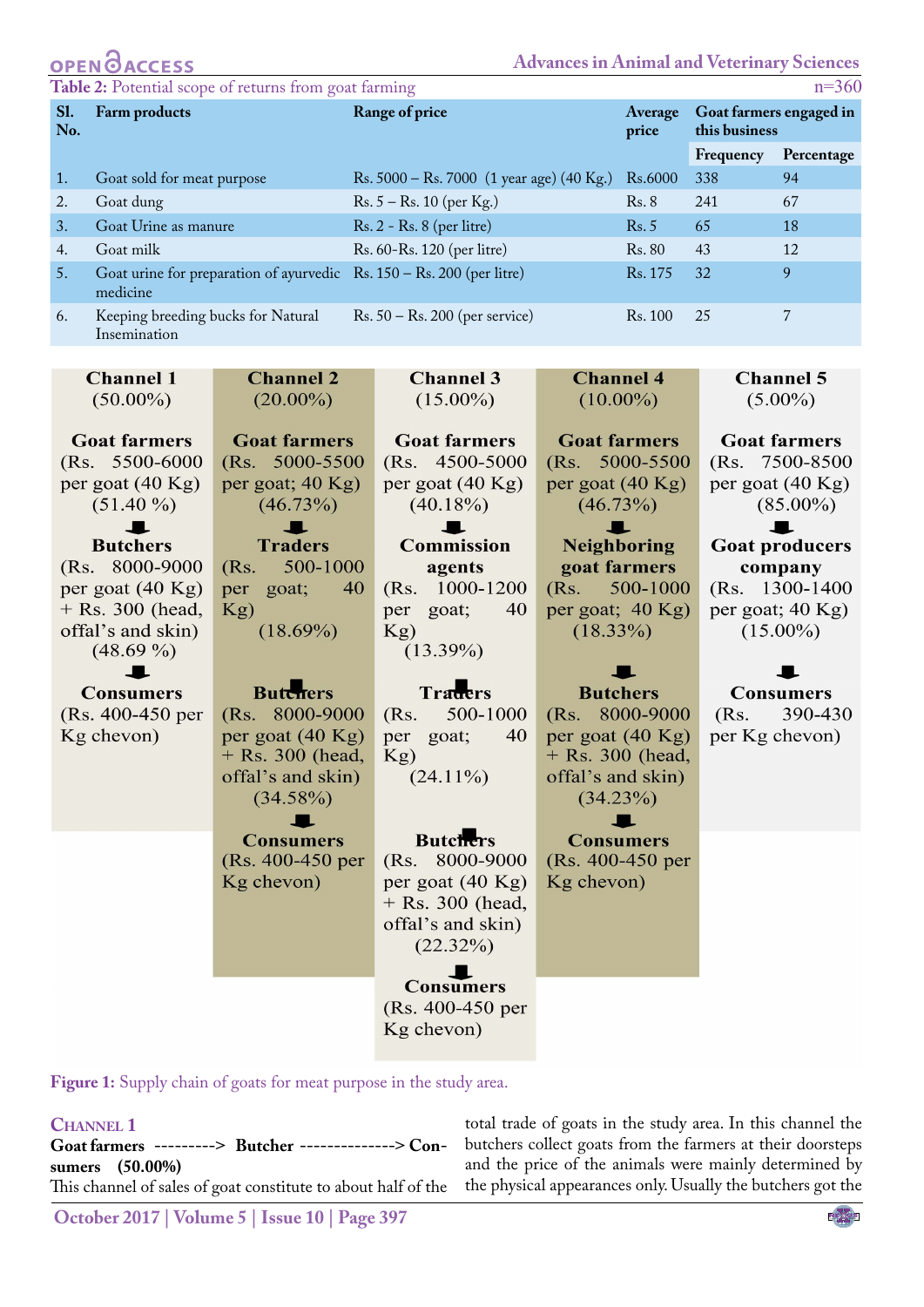# **OPEN GACCESS**

upper hand in this trade, mostly they were the person who decides the price of the animals. The margins of share of goat were 51.40 per cent for the goat farmers and 49.69 per cent for the butchers. Farmers also favour this sort of trade because of the fact that butchers usually offer ready cash and they take the delivery on their doorsteps.

#### CHANNEL 2

#### **Goat farmers ---> traders ---> Butchers ---> Consumers (20.00 %)**

In this channel, apart from butchers, goat traders are also involved. Around 20.00 per cent of the supply chains of goats for meat in the area were through this channel. Goat traders were people who are engaged in buying and selling of goats in a particular locality. They may be either supplier or distributors of goats in large bulk based on orders or demands in the market. They usually sell to the distributors or butchers and from them to the end consumers. In this channel, the margin of share were in the order goat farmers (46.73%), traders (18.69%) and butchers (34.58%)

#### **Channel 3**

#### **Goat farmers --> Commission agents --> traders --> Butchers --> Consumers (15.00 %)**

Other way of goat trade were through commission agents, were more than two players are involved in the supply chain. This channel contributes around fifteen per cent of the total goat trade in the study area. This channel being the longest of all and the farmer's share of margin were the minimum among all the channels identified. The trade starts with the commission agent who gathers information about the availability of goats and collects information about the number, price of goats etc. He conveys the information to the traders and with the help of commission agent the traders will fix the price for goats at the farmer's doorsteps. Usually these channels gather momentum prior to festival season and also when there is any disease out breaks especially during the rainy seasons, or there is scarcity of fodder, when the farmers have difficulty in rearing goats and when farmers are force to reduce their flock size. This channel mainly intent to exploit the farmers situation and the commission agents as well as the traders take the most advantages. In this channel, the margins of share were in the order goat farmers (40.18%), traders (24.11%), butchers (22.32%) and Commission agents (13.39%).

#### **Channel 4**

#### **Goat farmers ---> neighboring goat farmers ---> Butcher ---> Consumers (10.00 %)**

This is an emerging channel were the one of the farmers in the locality purchase the goats and usually rear the animals for a month or more until they find a suitable buyer. Usually these neighboring goat farmers usually get the goat mostly in the off seasons and they used to sell the animal

**October 2017 | Volume 5 | Issue 10 | Page 398**

during the festival season when there will be great demand for the goat meat. Usually the payments to goat farmers are mostly made only after final sale of goat and the neighboring goat farmers also get a share of profit in the trade. In this channel, the margin of share were in the order, goat farmers (46.73%), neighboring goat farmers (18.33%) and butchers (34.23%)

#### **Channel 5**

#### **Goat farmers ---> Goat producer company ---> Consumers (5.00%)**

This is an emerging channel in goat trade were goat farmers collectively engaged in marketing by forming a producer company. Since, this being a new venture only five per cent of goats were supplied through this channel.. This Producer Company gathers goats from its members and engages in selling of goats with only five per cent commission to the society and ten per cent as slaughter charge. This channel offers maximum profit share for goat farmers (85.00%). The prices were fixed based on the live body weight of the goats. This channel also ensures a less price at the consumer level also. This supply chain channel proved to be the best for farmers as well as the consumers. Eg. In Kannur, around 2000 goat farmers have registered under goat Producer Company established in 2015.

## **CONCLUSIONS**

To conclude, the study identified that majority of the goat farmers have land holding less than 25 cents and major players in goat rearing were women. Farmers mostly rear goat for meat purpose and other sources income includes selling of goat dung (67%) and all other ways of returns were utilized only by 18 to 7 per cent of the farmers. The study also throws light on major players involved in goat trades such as traders, commission agents, butchers etc. The study also elaborated various forms of supply chains involved in goat marketing and found out channel 5, which involved the goat producer company as the best supply chain for both goat farmers as well as consumers as it provide maximum profit to goat farmers and moreover, provide cheapest chevon at the consumer level.

## **ACKNOWLEDGEMENTS**

The authors are thankful to the Director, Centre for Advanced Studies in Animal Genetics and Breeding for his technical guidance and support. The financial help provided by Centre Institute for Research in Goat, Mathura, UP, for All India Co-ordinated Research Programme for Malabari Goat Improvement.

## **Conflict of Interest**

No potential conflict of interest was reported by the au-